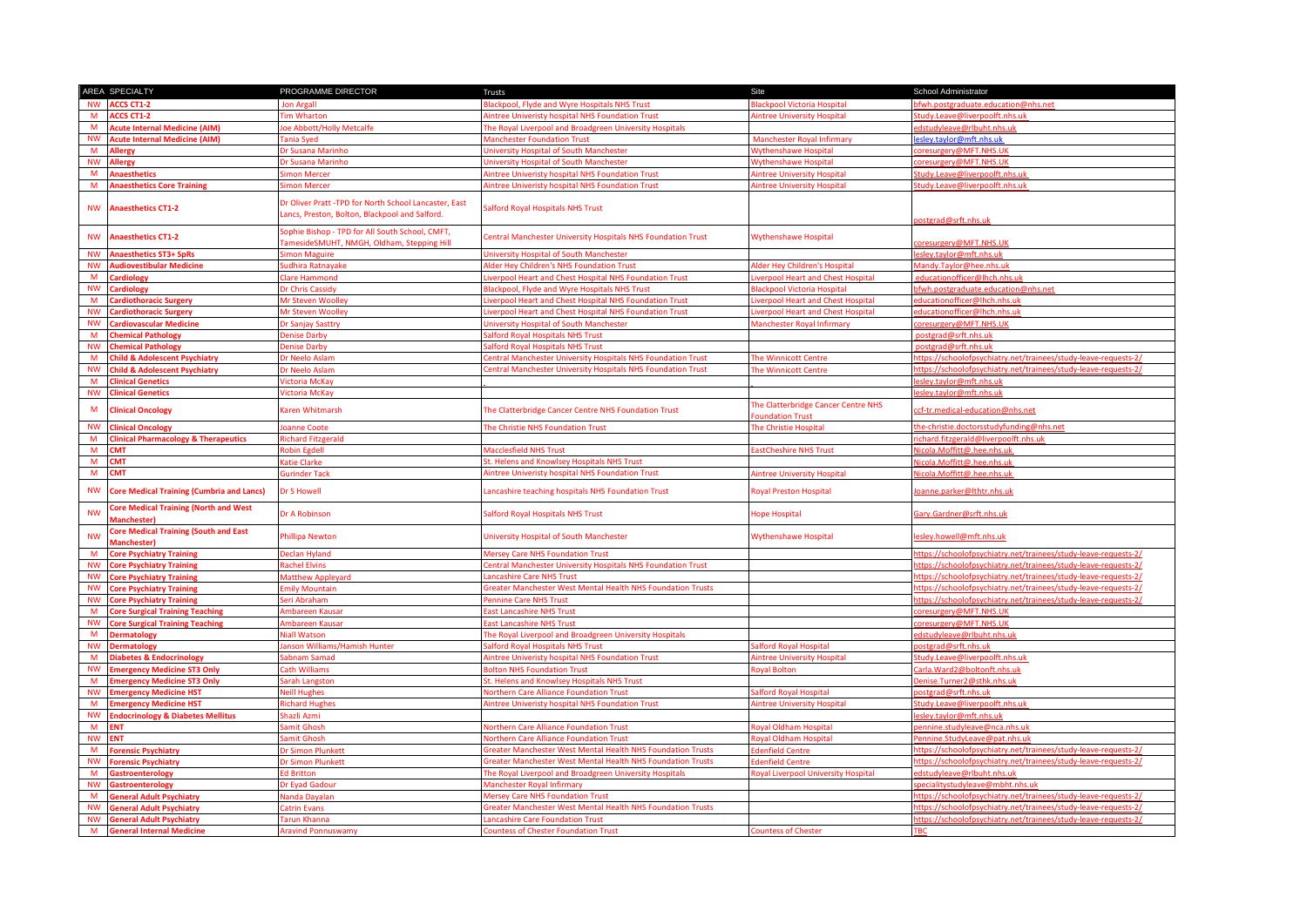|                       | <b>General Internal Medicine</b>                      | Or Vinod Devakumar                   | ennine Acute Hospitals NHS Trust                                                                           |                                                                | ennine.StudyLeave@pat.nhs.uk                                               |
|-----------------------|-------------------------------------------------------|--------------------------------------|------------------------------------------------------------------------------------------------------------|----------------------------------------------------------------|----------------------------------------------------------------------------|
|                       | <b>ieneral Surgery</b>                                | aroline Bruce                        | Mid Cheshire Hospitals NHS Foundation Trust                                                                | eighton Hospital                                               | hricting fife@mcht_nhc_u                                                   |
| <b>NW</b>             | <b>General Surgery</b>                                | Mr David Van Dellen                  | <b>Central Manchester University Hospitals NHS Foundation Trust</b>                                        | Manchester Royal Infirmary                                     | esley.taylor@mft.nhs.uk                                                    |
| M                     | <b>Geriatric Medicine</b>                             | Claire Cullen                        | <b>Nintree Univeristy hospital NHS Foundation Trust</b>                                                    | <b>Aintree University Hospital</b>                             | tudy.Leave@liverpoolft.nhs.uk                                              |
| <b>NW</b>             | <b>Geriatric Medicine</b>                             | <b>Rai Parikh</b>                    | <b>Northern Care Alliance Foundation Trust</b>                                                             | oyal Oldham Hospital                                           | ennine.studyleave@nca.nhs.ul                                               |
| M                     | <b>GU Medicine</b>                                    | Anna Garner                          | Central Manchester University Hospitals NHS Foundation Trust                                               |                                                                | esley.taylor@mft.nhs.uk                                                    |
| <b>NW</b>             | <b>GU Medicine</b>                                    | Anna Garner                          | Central Manchester University Hospitals NHS Foundation Trust                                               |                                                                | esley.taylor@mft.nhs.uk                                                    |
| M                     | <b>Haematology</b>                                    | achel Brown                          | <b>Manchester University NHS Foundation Trust</b>                                                          |                                                                | slev.tavlor@mft.nhs.uk                                                     |
| <b>NW</b>             | <b>Haematology</b>                                    | <b>Ir Elizabeth Jones</b>            | Wirral University Teaching Hospital NHS Foundation Trust                                                   | Wirral                                                         | iatha.ramakrishnan@nhs.net                                                 |
| M                     | <b>Histopathology</b>                                 | Carol Ross                           | St. Helens and Knowlsey Hospitals NHS Trust                                                                |                                                                |                                                                            |
| <b>NW</b>             | <b>Histopathology</b>                                 | dmund Cheesman                       | Central Manchester University Hospitals NHS Foundation Trust                                               |                                                                | esley.taylor@mft.nhs.uk                                                    |
| <b>NW</b>             | <b>Immunology</b>                                     | <b>Ir Sara Drinkwater</b>            | entral Manchester University Hospitals NHS Foundation Trust                                                | Manchester Royal Infirmary                                     | sley.taylor@mft.nhs.uk                                                     |
| <b>M</b>              | <b>Infectious Diseases</b>                            | sylviane Defres                      | The Royal Liverpool and Broadgreen University Hospitals                                                    |                                                                | dstudyleave@rlbuht.nhs.uk                                                  |
| <b>NW</b>             | <b>Infectious Diseases</b>                            | Or Alec Bonington                    | <b>Manchester Foundation Trust</b>                                                                         | North Manchester General Hospital                              | inda.cockcroft2@mft.nhs.uk                                                 |
| <b>NW</b>             | <b>Intellectual Disabilities of Psychiatry</b>        | Or Mustafa (Acting)                  | <b>Sreater Manchester West Mental Health NHS Foundation Trusts</b>                                         | Meadowbrook                                                    | /ttps://schoolofpsychiatry.net/trainees/study-leave-requests-2             |
| M                     | <b>IMT</b>                                            | obin Egdell                          | Macclesfield NHS Trust                                                                                     | astCheshire NHS Trust                                          | licola.Moffitt@.hee.nhs.uk                                                 |
| M <sub>1</sub>        | <b>IMT</b>                                            | <b>Catie Clarke</b>                  | St. Helens and Knowlsey Hospitals NHS Trust                                                                |                                                                | Vicola.Moffitt@.hee.nhs.uk                                                 |
| M                     | <b>IMT</b>                                            | <b>Surinder Tack</b>                 | <b>Nintree Univeristy hospital NHS Foundation Trust</b>                                                    | <b>Nintree University Hospital</b>                             | licola.Moffitt@.hee.nhs.uk                                                 |
| <b>NW</b>             | <b>IMT (Cumbria and Lancs)</b>                        | imon Howell                          | Lancashire teaching hospitals NHS Foundation Trust                                                         | oyal Preston Hospital                                          | oanne.parker@Ithtr.nhs.uk                                                  |
|                       | <b>NW</b> IMT (Cumbria and Lancs)                     | iona Wood                            | Morecambe Bay Hospital Trust                                                                               |                                                                | oanne.parker@lthtr.nhs.uk                                                  |
| <b>NW</b>             | <b>IMT (GM North)</b>                                 | <b>Indrew Robinson</b>               | alford Roval Hospitals NHS Trust                                                                           | alford Royal Hospital                                          | osterad@srft.nhs.uk                                                        |
| <b>NW</b>             | <b>IMT (GM North)</b>                                 | erena Tolhurst-Cleaver               | alford Royal Hospitals NHS Trust                                                                           | alford Royal Hospital                                          | ostgrad@srft.nhs.uk                                                        |
| <b>NW</b>             | <b>IMT (GM Central and South)</b>                     | imon Watt                            | Manchester Foundation Trust                                                                                |                                                                | sley.howell@mft.nhs.ul                                                     |
| <b>NW</b>             | <b>IMT (GM Central and South)</b>                     | hillipa Newton                       | <b>Manchester Foundation Trust</b>                                                                         |                                                                | esley.howell@mft.nhs.uk                                                    |
| M                     | <b>Intensive Care Medicine (ICM)</b>                  | aul Jeanrenaud                       | <b>Nirral University Teaching Hospital NHS Foundation Trust</b>                                            |                                                                | ujatha.ramakrishnan@nhs.ne                                                 |
| <b>NW</b>             | <b>Intensive Care Medicine (ICM)</b>                  | mily Shardlow                        | <b>Manchester Foundation Trust</b>                                                                         | <b>Wythenshwe Hospital</b>                                     | oanne.parker@lthtr.nhs.uk                                                  |
| M                     | <b>Learning Disabilities</b>                          | Mischa Mockett                       | ancashire Care NHS Trust                                                                                   |                                                                | https://schoolofpsychiatry.net/trainees/study-leave-requests-2/            |
| M                     | <b>Medical Microbiology &amp; Virology</b>            | Dr Jon Folb                          | The Royal Liverpool and Broadgreen University Hospitals                                                    | , Department of Medical Microbiology<br>uncan Building         | edstudyleave@rlbuht.nhs.uk                                                 |
| <b>NW</b>             | <b>Medical Microbiology &amp; Virology</b>            | Or Andrew Dodgson                    | Central Manchester University Hospitals NHS Foundation Trust                                               | <b>Manchester Royal Infirmary</b>                              | esley.taylor@mft.nhs.uk                                                    |
| м                     | <b>Medical Oncology</b>                               | Joanne Cliff                         | The Clatterbridge Cancer Centre NHS Foundation Trust                                                       | The Clatterbridge Cancer Centre NHS<br><b>oundation Trust</b>  | ccf-tr.medical-education@nhs.net                                           |
| <b>NW</b>             | <b>Medical Oncology</b>                               | aura Horsley / Laura Cove-Smith      | The Christie NHS Foundation Trust                                                                          | The Christie Hospital                                          | he-christie.doctorsstudyfunding@nhs.net                                    |
| M                     | <b>Medical Psychotherapy</b>                          | Adam Dierckx (Interim)               | <b>Greater Manchester West Mental Health NHS Foundation Trusts</b>                                         |                                                                | https://schoolofpsychiatry.net/trainees/study-leave-requests-2/            |
| <b>NW</b>             | <b>Medical Psychotherapy</b>                          | <b>Idam Dierckx (Interim)</b>        | <b>Sreater Manchester West Mental Health NHS Foundation Trusts</b>                                         |                                                                | ttps://schoolofpsychiatry.net/trainees/study-leave-requests-2/             |
| M                     | <b>Neurology</b>                                      | <b>Aichael Bonello</b>               | The Walton Centre for Neurology and Neurosurgery NHS Trust                                                 | The Walton Centre                                              | Aedical_Education@thewaltoncentre.nhs.uk                                   |
| <b>NW</b>             | <b>Neurology</b>                                      | <b>Matthew Jones</b>                 | <b>Salford Roval Hospitals NHS Trust</b>                                                                   | alford Roval Hospital                                          | ostgrad@srft.nhs.uk                                                        |
| M                     | <b>Jeuropathology</b>                                 | Or Daniel Crooks                     | The Walton Centre for Neurology and Neurosurgery NHS Trust                                                 | The Walton Centre                                              | Aedical Education@thewaltoncentre.nhs.uk                                   |
| M                     | Neurosurgery                                          | <b>Mr Ajay Sinha</b>                 | <b>Alder Hey Children's NHS Foundation Trust</b>                                                           | Alder Hey Children's Hospital                                  | Aedical Education@thewaltoncentre.nhs.uk                                   |
| <b>NW</b>             | <b>Neurosurgery</b>                                   | Ankur Saxena                         | Salford Royal Hospitals NHS Trust                                                                          | alford Royal Hospital                                          | ostgrad@srft.nhs.uk                                                        |
| M                     | <b>Nuclear Medicine</b>                               | Dr. Nagabhusan Seshadri              | The Royal Liverpool and Broadgreen University Hospitals                                                    | <b>Royal Liverpool University Hospital</b>                     | edstudyleave@rlbuht.nhs.uk                                                 |
| <b>NW</b>             | <b>Nuclear Medicine</b>                               | <b>Ir. Nagabhusan Seshadri</b>       | The Roval Liverpool and Broadgreen University Hospitals                                                    | oyal Liverpool University Hospital                             | dstudyleave@rlbuht.nhs.uk                                                  |
| <b>M</b>              | <b>O&amp;G ST1-2</b>                                  | Rebekah Samangaya - Study Leave Lead | Manchester University NHS Foundation Trust                                                                 | St.Mary's Hospital                                             | G.Studyleave@mft.nhs.uk                                                    |
| <b>NW</b>             | <b>O&amp;G ST1-2</b>                                  | tebekah Samangaya - Study Leave Lead | Manchester University NHS Foundation Trust                                                                 | St.Mary's Hospital                                             | G.Studyleave@mft.nhs.uk                                                    |
| M                     | <b>O&amp;G ST3-5</b>                                  | Rebekah Samangaya - Study Leave Lead | Manchester University NHS Foundation Trust                                                                 | St.Mary's Hospital                                             | G.Studyleave@mft.nhs.uk                                                    |
| <b>NW</b>             | <b>O&amp;G ST3-5</b>                                  | tebekah Samangaya - Study Leave Lead | Manchester University NHS Foundation Trust                                                                 | St.Mary's Hospital                                             | G.Studyleave@mft.nhs.uk                                                    |
| M                     | <b>O&amp;G ST6-7</b>                                  | Rebekah Samangaya - Study Leave Lead | Manchester University NHS Foundation Trust                                                                 | St.Mary's Hospital                                             | 0G.Studyleave@mft.nhs.uk                                                   |
| <b>NW</b>             | <b>O&amp;G ST6-7</b>                                  | lebekah Samangaya - Study Leave Lead | Manchester University NHS Foundation Trust                                                                 | St.Mary's Hospital                                             | 0G.Studyleave@mft.nhs.uk                                                   |
| м                     | <b>Occupational Medicine</b>                          | u Sarang                             | intree Univeristy hospital NHS Foundation Trust                                                            | <b>Nintree University Hospital</b>                             | tudy.Leave@liverpoolft.nhs.uk                                              |
| <b>NW</b>             | <b>Occupational Medicine</b>                          | <b>Cu Sarangi</b>                    | <b>Nintree Univeristy hospital NHS Foundation Trust</b>                                                    | <b>Aintree University Hospital</b>                             | tudy.Leave@liverpoolft.nhs.uk                                              |
| M                     | <b>Old Age Psychiatry</b>                             | Or Anna Richman                      | <b>Mersey Care NHS Foundation Trust</b>                                                                    |                                                                | /ttps://schoolofpsychiatry.net/trainees/study-leave-requests-2             |
| <b>NW</b>             | <b>Old Age Psychiatry</b>                             | Dr Jay Palle                         | <b>Greater Manchester West Mental Health NHS Foundation Trusts</b>                                         |                                                                | https://schoolofpsychiatry.net/trainees/study-leave-requests-2/            |
| <b>M</b><br><b>NW</b> | <b>OMFS</b>                                           | Anne Begley<br><b>Inne Regier</b>    | <b>Nintree Univeristy hospital NHS Foundation Trust</b><br>intree Univeristy hospital NHS Foundation Trust | <b>Aintree University Hospital</b>                             | tudy.Leave@liverpoolft.nhs.uk                                              |
|                       | <b>OMFS</b>                                           |                                      |                                                                                                            | <b>Aintree University Hospital</b>                             | tudy.Leave@liverpoolft.nhs.uk                                              |
| M                     | <b>Ophthalmology</b>                                  | <b>Diathon Durnian</b>               | intree Univeristy hospital NHS Foundation Trust                                                            |                                                                | dstudyleave@liverpoolft.nhs.ul                                             |
| <b>NW</b>             | <b>Ophthalmology</b>                                  | vonne D'Souza                        | entral Manchester University Hospitals NHS Foundation Trust                                                | Manchester Royal Eye hospital                                  | sley.taylor@mft.nhs.uk                                                     |
| M<br>M                | <b>Paediatric Cardiology</b>                          | <b>Aichael Bowes</b>                 | <b>Nder Hey Children's NHS Foundation Trust</b>                                                            | Alder Hey Children's Hospital                                  | aediatricstudyleave@alderhey.nhs.uk<br>heeducationcentre@lhch.nhs.uk       |
|                       | <b>Paediatric Cardiothoracic Surgery</b>              | <b>Mr Richard Page</b>               | iverpool Heart and Chest Hospital NHS Foundation Trust                                                     | iverool Heart and Chest Hospita                                |                                                                            |
| <b>M</b>              | <b>Paediatric Surgery</b>                             | Sarah Wood                           | Ider Hey Children's NHS Foundation Trust                                                                   | Alder Hey Children's Hospital                                  | aediatricstudyleave@alderhey.nhs.uk                                        |
| <b>NW</b><br>M        | <b>Paediatric Surgery</b>                             | Sarah Wood<br>Jasim Mahmood          | Ider Hey Children's NHS Foundation Trust<br>Ider Hey Children's NHS Foundation Trust                       | Alder Hey Children's Hospital<br>Alder Hey Children's Hospital | aediatricstudyleave@alderhey.nhs.uk<br>aediatricstudyleave@alderhey.nhs.uk |
| M                     | <b>Paediatrics Lower</b><br><b>Paediatrics Higher</b> | an Kilroy                            | <b>Narrington and Halton NHS Foundation Trust</b>                                                          | <b>Narrington and Halton</b>                                   | whh.paediatricsstudyleave@nhs.net                                          |
| <b>NW</b>             | <b>Paediatrics ST1-3</b>                              | unil Bagewadi                        | <b>Northern Care Alliance Foundation Trust</b>                                                             | Royal Oldham Hospital                                          | ennine.studyleave@nca.nhs.uk                                               |
| <b>NW</b>             | <b>Paediatrics ST4+, SpRs</b>                         | <b>Dr Guy Makin</b>                  | <b>Central Manchester University Hospitals NHS Foundation Trust</b>                                        | <b>The Christie Hospital</b>                                   | esley.taylor@mft.nhs.uk                                                    |
| <b>M</b>              | <b>Palliative Medicine</b>                            | Dr Andrew Khodabukus                 | The Royal Liverpool and Broadgreen University Hospitals                                                    | Linda McCartney Centre                                         | edstudyleave@rlbuht.nhs.uk                                                 |
|                       |                                                       |                                      |                                                                                                            |                                                                |                                                                            |